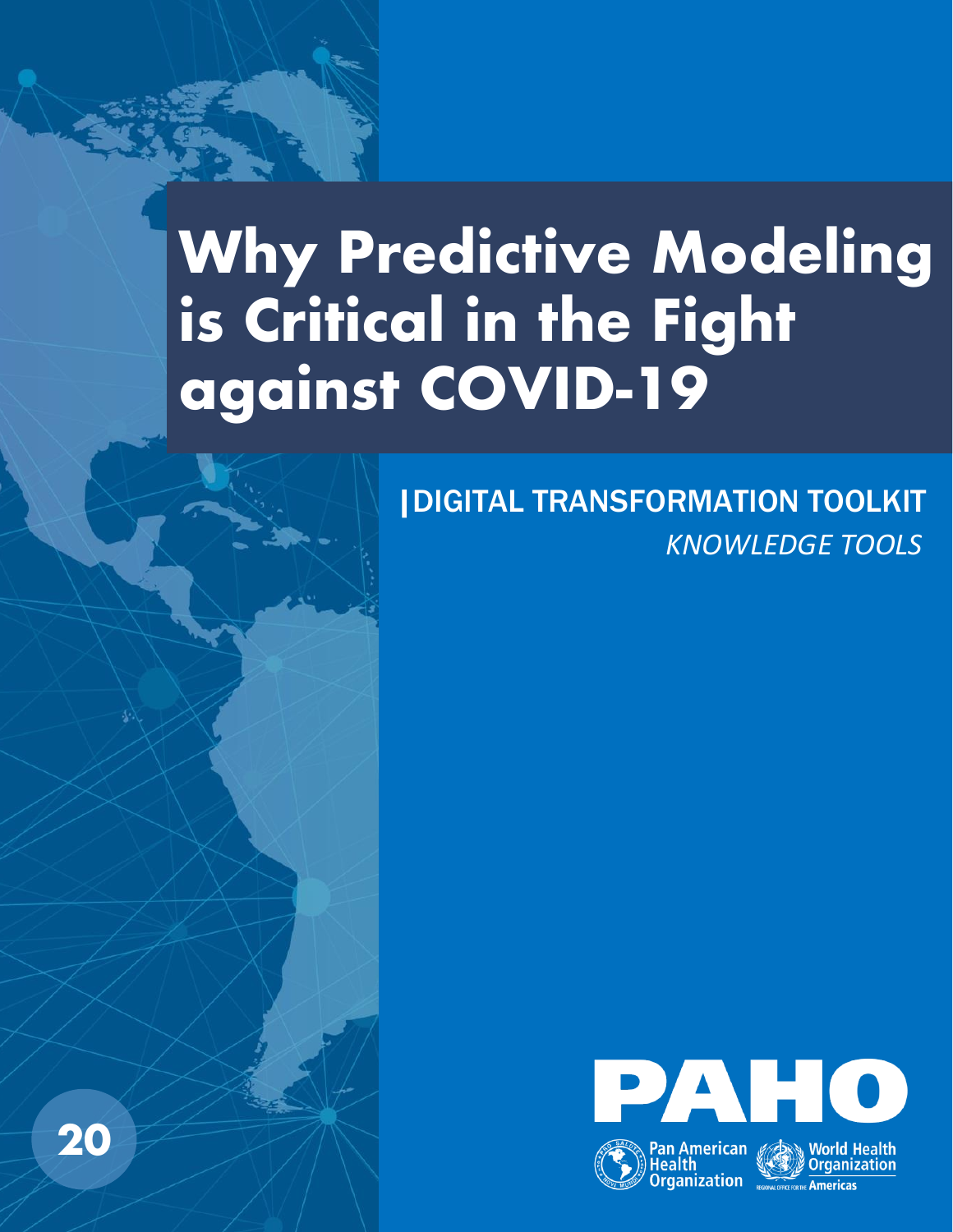

IMPORTANT NOTE: *Stay informed with timely information on the coronavirus disease (COVID-19), available on th[e PAHO](https://www.paho.org/en/topics/coronavirus-infections/coronavirus-disease-covid-19) an[d WHO](https://www.who.int/emergencies/diseases/novel-coronavirus-2019/advice-for-public)websites and through your national and local public health authorities*

**Introduction.** A number of predictive models and forecasting exercises have been developed by various organizations, such as research groups, academic institutions, hospitals, and consulting companies, with the main aim to support health systems in with COVID-19 strategic decision making, planning, and health policy formulation that help in the fight against COVID - 19. Predictive models are helpful for estimating the number of COVID-19 cases and deaths; the resources required, e.g., such as hospital patient beds and ICU beds; and the demand f or supplies, such as personal protective equipment (PPE). Because predictive models for COVID-19 must rely on a rapidly changing situation and underlying data, they produce results that may change repeatedly as data are updated and revised. Nevertheless, the predictive models are meaningful and can offer crucial insights to policymakers. It is important that we understand the strengths and weaknesses of predictive models in order to use them judiciously as support and reference tools for COVID-19 planning and action.

### **What is predictive analytics?**

Predictive analytics is statistical analysis that uses data mining, machine learning, and algorithms based on historical data series to identify behavior patterns and trends to predict future scenarios. Although predictive analytics is a well-known analytical method, recently it has been enhanced by the availability of large data resources or Big Data, increased computational capacity, and modern analytical mechanisms.<sup>1</sup>

# **Why is predictive analytics important in the fight against COVID-19?**

Predictive analytics allows us to estimate the pandemic's behavior within an acceptable degree of uncertainty by establishing when and under which conditions countries can expect increases, peaks, and reductions in new cases (incidence) and deaths (mortality). With this information, we can calculate the demand for acute medical services; determine the timeframes for partially or completely lifting containment measures (i.e., lockdowns); and even predict renewed needs for subsequent waves of the pandemic. Estimating health care demand allows planning for required health technologies (PPE, ventilators, etc.) to ensure adequate end-to-end supply chain and distribution, and managing human resources for an appropriate and timely response.

# **What is modeling and how can it inform COVID-19 intervention policy decisions?**

Modeling is a process within predictive analytics that allows us to perform single or comparative analyses of relevant approaches to a problem, considering benefits and

<sup>1</sup> [https://ieeexplore.ieee.org/document/8612393/](https://ieeexplore.ieee.org/document/8612393/?denied=)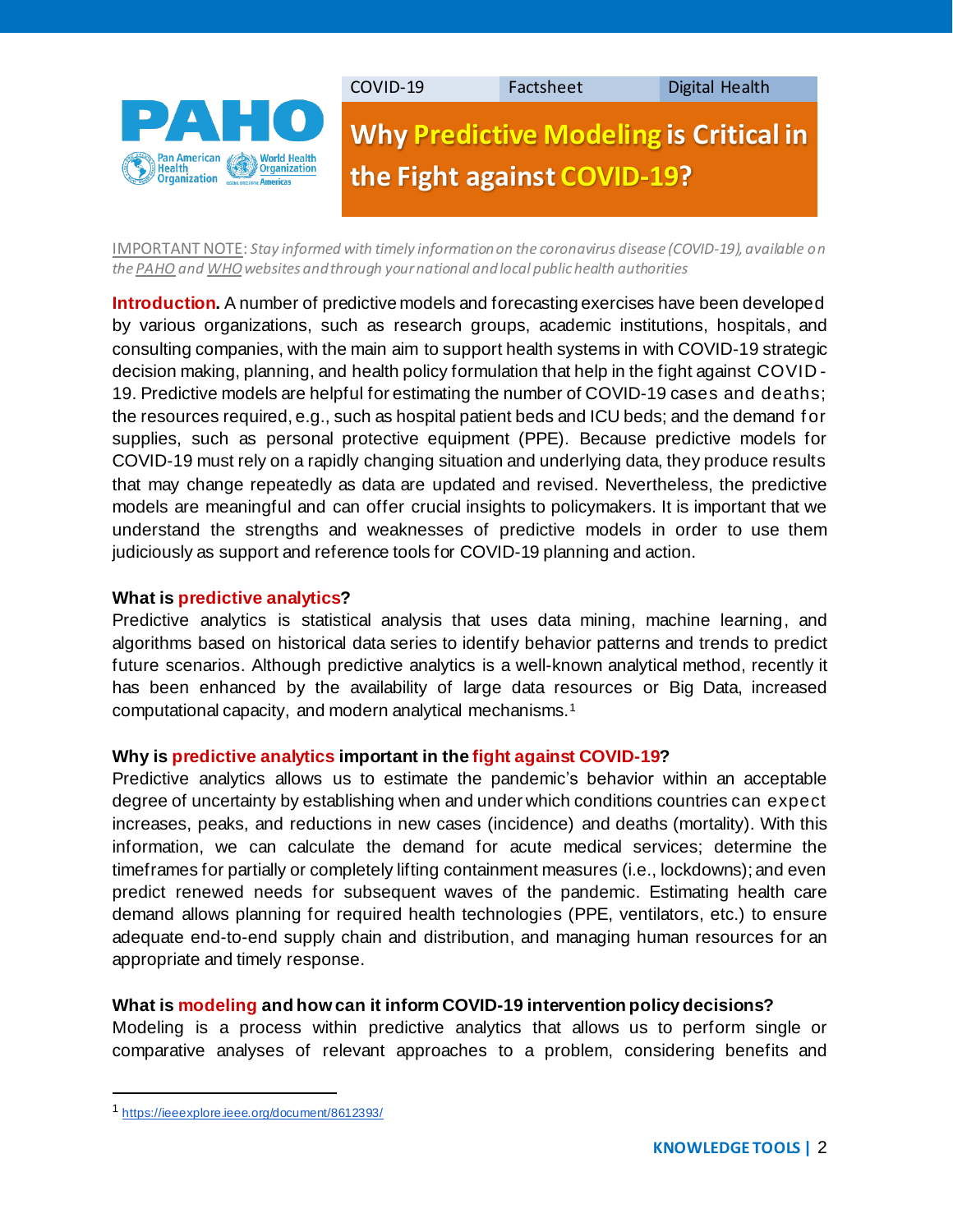limitations, and aiming to make the best course of action most explicit. Mathematical models are widely used to inform policymaking in public health because they can pretest the relative effectiveness of various public health strategies (e.g., types of health care services or the number and expertise of human resources). Models can also be used to explore how different public health strategies (e.g., lifting of restrictions, lockdown) may impact the pandemic's trajectory of the pandemic among various groups of people (e.g., gender, age, etc.). Irrespective of the quality of available data, policymakers will need to make important decisions that will have substantial implications for COVID-19 transmission and mortality. Predictive models can evaluate different "what if" scenarios and guide decision-making.

## **What is machine learning and why is it important in the fight against COVID-19?**

Machine learning (ML) is a subset of artificial intelligence (AI); both are tools that can increase the power of epidemiological and decision-making models within public health. ML uses computers to automate the discovery of patterns in very large datasets. The computer is said to be "learning" because it is programmed to improve its own performance. <sup>2</sup> Several ML approaches have been identified to help in the COVID-19 pandemic response: early detection of symptoms and risk factors, improved diagnosis of atypical cases, monitoring of existing cases and new outbreaks in different populations, contact tracing of people with confirmed or suspected infection, as well as accelerating vaccine development and identifying new treatments or new uses for existing treatments for other illnesses. 3

To date, ML and AI have not helped to predict how COVID-19 will spread, for two reasons: 1. AI requires substantial amounts of data for algorithm "training" and there is little historical COVID-19 clinical data available to date; 2. There are pitfalls for Big Data and ML in the context of infectious diseases, e.g., cleaning "messy" data harvested from social media. Currently, most models used for forecasting and tracking do not use ML methods, but rather, established epidemiological models. These are mainly *mathematical models* that have distributional assumptions and try to predict forward in time or *stochastic "epidemiological" models* that use basic parameters to explore the spread of disease through an artificially constructed population.

# **What are the main differences between predictive modeling and machine learning?**

Predictive modeling seeks to estimate a certain, specific result within a closer time range. ML is a methodology of great use in analytical predictions<sup>4</sup> and can be applied to both types of models to improve forecast and prediction accuracy. Both approaches assist in forecasting scenarios since both estimate possible future events over broad periods of time by analyzing past and present data.

### **What should policymakers expect to see reported in predictive models for COVID-19?**

- Precise statement of the problem and the data used (parameters, inputs, and outputs)
- Sufficient detail on data quality, especially determining the data
- Explicit information on the modeling methodology (identifying the appropriate ML, data mining system, and other data analysis processes)
- Determination of whether or not the prediction process met the expected objectives<sup>5</sup>

<sup>2</sup> [https://doi.org/10.1007/978-1-4842-3069-5\\_4](https://doi.org/10.1007/978-1-4842-3069-5_4)

<sup>3</sup> <https://www.sciencedirect.com/science/article/pii/S1871402120300771>

<sup>4</sup> <https://powerpivotpro.com/2017/08/difference-forecasting-predictive-analytics/> [| https://www.onemodel.co/blog/ai-academy](https://www.onemodel.co/blog/ai-academy-forecasting-vs-predictive-modeling)[forecasting-vs-predictive-modeling](https://www.onemodel.co/blog/ai-academy-forecasting-vs-predictive-modeling) |

<sup>&</sup>lt;sup>5</sup> <https://econsultancy.com/predictive-analytics-four-prerequisites-of-an-effective-strategy/>